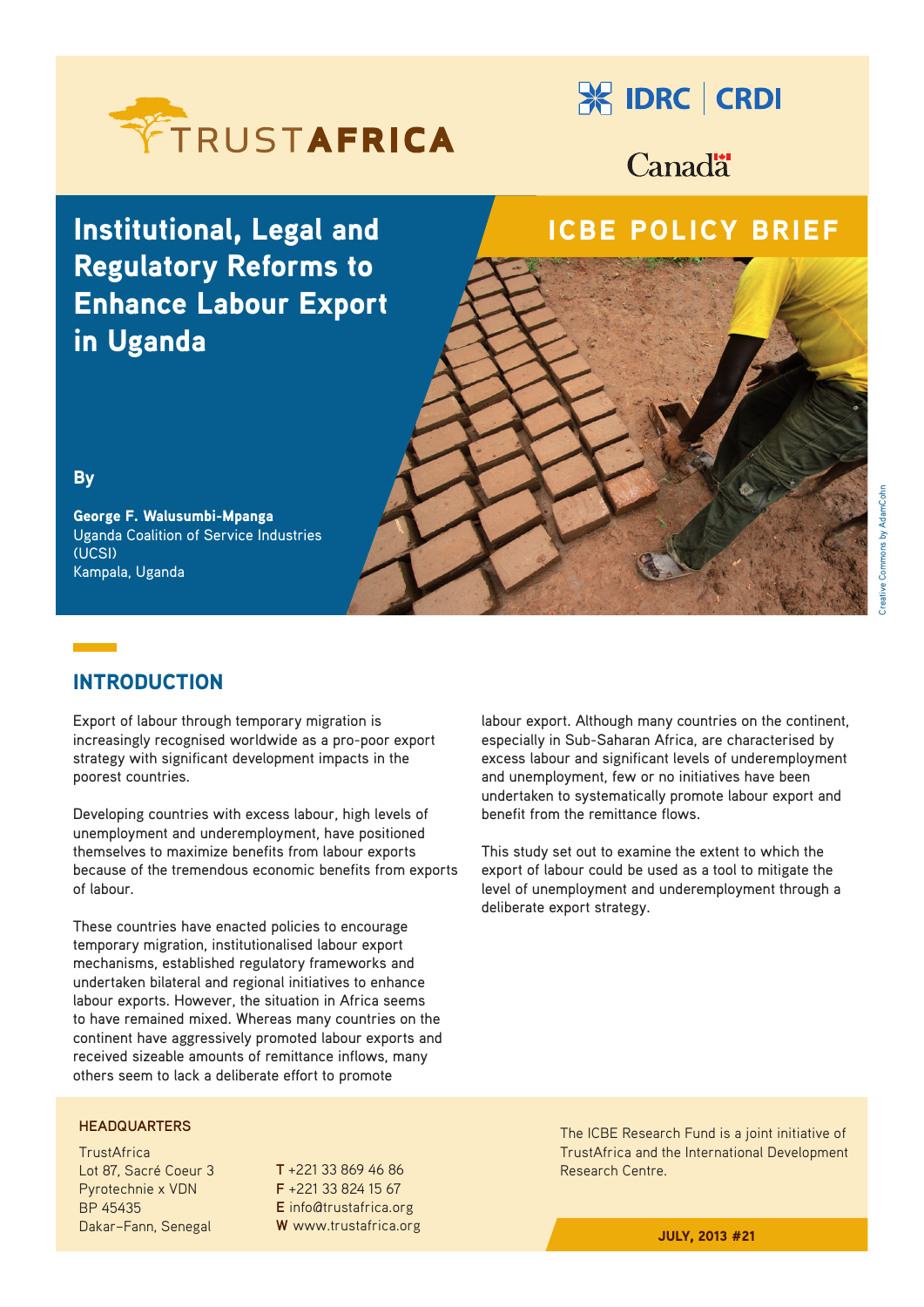

**IDRC & CRDI** 

### LABOUR EXPORT AND ITS CONTEXT FOR UGANDA

Uganda started streamlining the process of labour export in 2005 with the establishment of an institutional framework for labour export. This resulted in the setting up of the Labour Externalisation Unit of the Employment Services Department in the Ministry of Gender, Labour and Social Development. The unit was grossly understaffed, with neither a program budget nor administrative autonomy.

The Labour Externalisation Unit was established to promote full employment and equality of employment opportunities for all and allow deployment of Ugandans to countries that protect the rights of migrants. The Unit is also mandated to protect Ugandans desirous to work abroad, enable them to secure the best possible terms and conditions of employment and issue licenses to recruitment agencies.

From the official employment figures, it can be deduced that the number of job seeking Ugandans likely to seek employment abroad would increase at an annual average rate of 4.3 percent during the period 2009 to 2020.

The Unit has however been denied necessary resources to deliver on its mandate. Four years since inception, it was still being managed by one J junior officer at the level of a Senior Labour Officer. The positions of Assistant Commissioner, Principal Labour Officer, and Labour Officers were still vacant. As a result most of the work that the Unit is mandated to undertake – as stipulated in its statutory instruments – remains unfinished. This has created gaps in the coordination, supervision and export promotion in the labour export sector.

The legal framework (Employment Act, 2006 and the Employment Regulations on the Recruitment of Ugandan Migrant Workers Abroad, 2005) had no explicit provisions on the government's role in promoting the export of labour. The law also failed to provide an effective institutional framework to handle temporary migration of Ugandan workers.

### RESEARCH METHODOLOGY

This study was conducted between October 2008 and March 2009. It set out to examine the extent to which the export of labour could be used as a tool to mitigate the level of unemployment and underemployment through a deliberate export strategy.

Relying on both primary and secondary data, the study adopted a descriptive research design combined with analytical modelling to estimate the level of unemployment and to determine labour export potential.

### KEY FINDINGS

The study established that Uganda suffers high levels of unemployment and underemployment, which are projected to increase significantly by 2020. It further established that projected unemployment is driven by not only high rates of graduate unemployment, but also high levels of 'labour casualisation' as well as high rates of labour migration from the informal sector.

From the official employment figures, it can be deduced that the number of job seeking Ugandans likely to seek employment abroad would increase at an annual average rate of 4.3 percent during the period 2009 to 2020 in line with the trend in unemployment. Notwithstanding this scenario, Uganda's labour externalisation regime continues to look at labour export from a purely 'socio-labour perspective' rather than an economic policy and trade perspective.

Government's role in promotion of export of labour has remained limited in scope, which has in turn resulted in the institutional framework for export of labour being weak. In order to increase the role of labour export in the local economy, a number of reforms needed to be undertaken in the short to medium term. Specifically, reforms need to be undertaken in three areas namely:

i) legal and regulatory reform.

- ii) institutional reform, and
- iii) labour export promotion reform.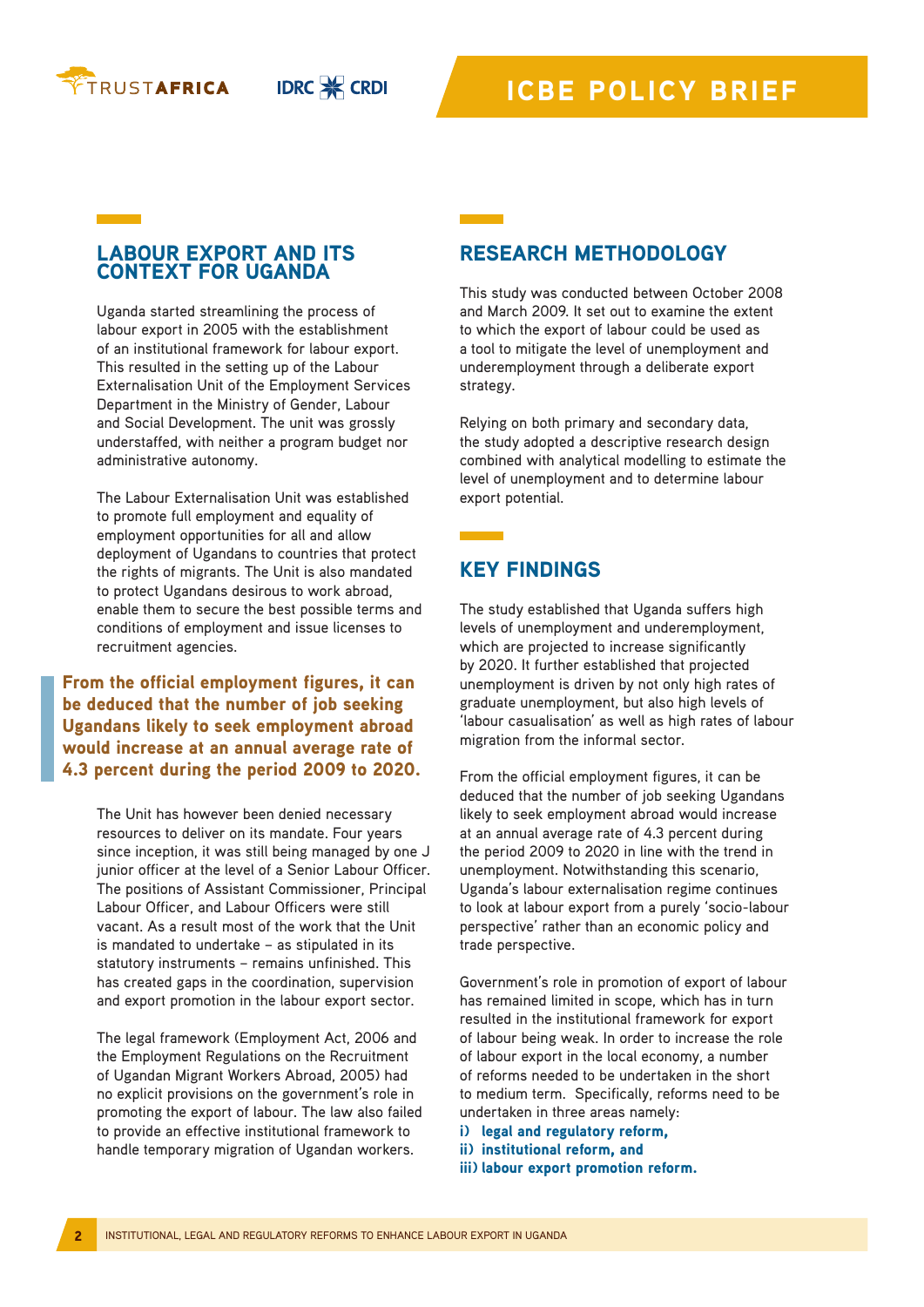

**IDRC & CRDI** 

To work effectively, the reforms need to be preceded by a shift in government policy orientation on labour and employment.

With regard to multilateral and regional frameworks affecting labour export, the study observed that the General Agreements on Trade in Services (GATS)

with other countries have remained. Similarly, Uganda's commitments in regional trade agreements would increase pressure to export labour and further raise the necessity to strengthen labour export infrastructure.

### RECOMMENDATIONS

To enhance the export of Ugandan labour, this study has recommended:

i) Strengthening of the Labour Externalisation Unit through adequate resources.

ii) Improving inter-institutional coordination in the area of labour externalisation.

iii) Emphasising the facilitative role of consular offices in Uganda's key labour export markets to service the special needs of this sector.

iv) Amending the Employment Act to give explicit statutory recognition to labour export as well as improving the regulations on recruitment of Ugandan migrant workers abroad in the shortto-medium term.

v) The laws and regulations should also be reviewed to provide for the establishment of an autonomous authority responsible for labour export in the long term, as recommended by the study.

### POLICY ACTIONS

For Uganda to fully realise its full potential through labour export, a number of institutional reforms need to be considered for implementation in the short and medium term.

### i) Strengthening the Labour Externalisation Unit

In the short term, Government needs to strengthen the Labour Externalisation Unit with three additional experienced personnel in labour migration and externalization to fill the establishment and turn it into a fully functional division in the Department of Employment Services of the Ministry of Gender, Labour and Social Development in the medium term. The government should aim at establishing an autonomous agency to be responsible for labour export in the long term.

### ii) Institutional Steering Committee

To facilitate decision-making and improve interinstitutional coordination, an Institutional Steering Committee with representatives from the public

sector, recruitment agencies and workers should be constituted to oversee the unit, among other duties.

### iii) Program Budget

The unit requires an adequate program budget to enable it to effectively deliver its mandate. Budget levels need to be increased significantly by up to ten times from current levels for the unit to have increased positive impact on labour export.

### iv) Consular Officers

The Government of Uganda should deploy dedicated Foreign Service Officers at Uganda's missions in key labour export markets to service the special consular needs of the sector. These Foreign Service Officers would be tasked to monitor the treatment of the Ugandans working overseas, addressing complaints on defective contracts and other labour-related disputes common in this sector. The officers will backstop negotiations towards bilateral